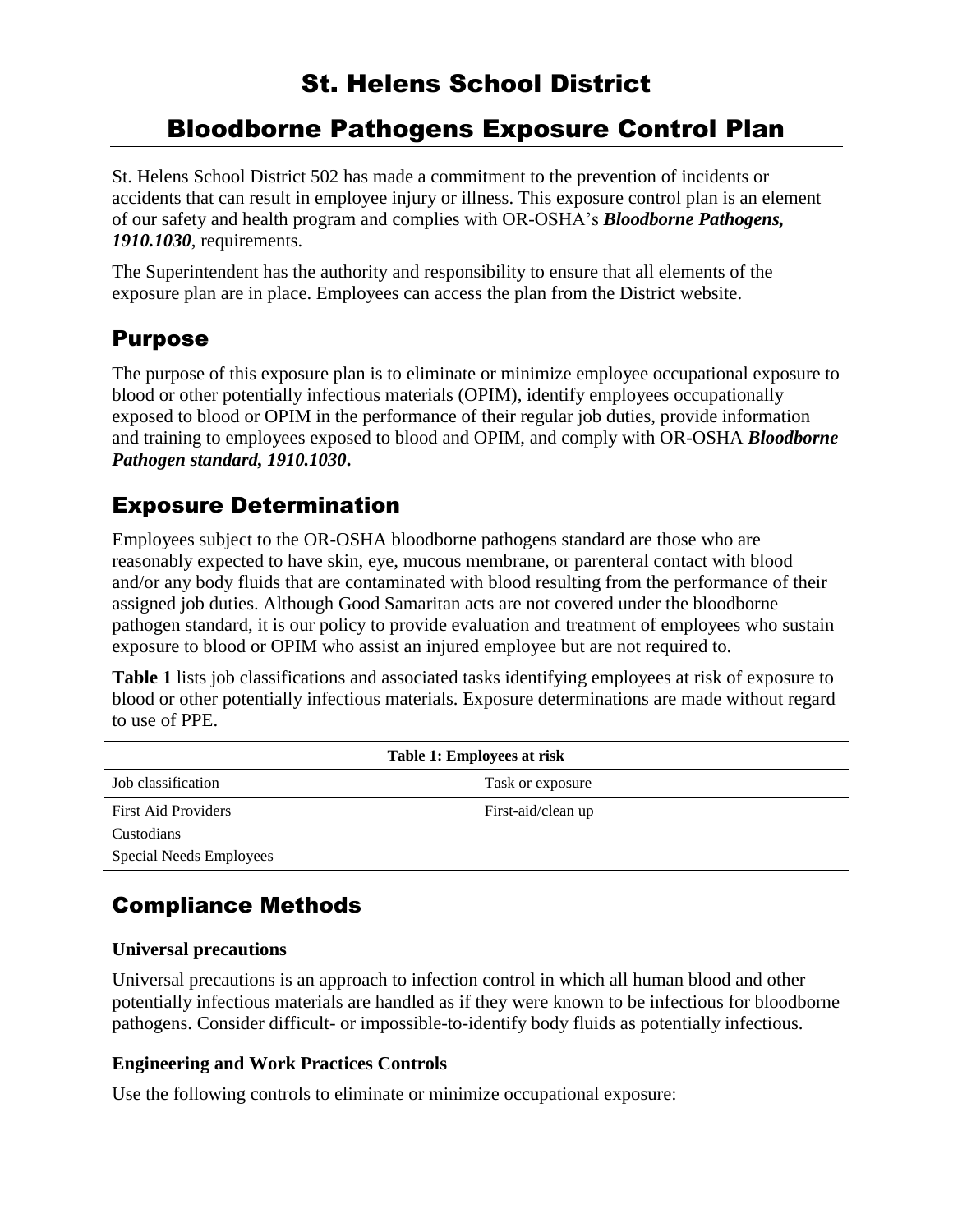#### *Safe medical devices*

Purchase and use safe medical devices whenever possible. Evaluate devices annually to determine appropriateness of the device and to investigate new and safer options.

#### *Work practices*

Clean up blood spills or body fluids as soon as possible. Use disposable absorptive materials, such as paper towels or gauze pads, to soak up the fluids. Clean the area with district approved germicides. Place absorptive towels, pads, and other material used to mop up spills in plastic bags or designated, labeled containers and treat as biohazardous waste.

Employees must wash their hands upon removal of gloves and other protective gear. In an emergency, if soap and water are not immediately available, use disposable antiseptic towelettes or germicidal gels to clean hands after removing gloves. Employees must wash their hands with soap and water as soon as possible.

Employees may not eat, drink, smoke, apply cosmetics or lip balm, or handle contact lenses where occupational exposure can occur. Do not store food or beverages in refrigerators and freezers and other sites used to store blood or other biohazardous material. Place biohazard labels on refrigerators or freezers used to store biohazardous material.

#### **Personal Protective Equipment (PPE)**

PPE is provided at no cost to employees. Employees receive training in its use, maintenance, and disposal annually.

#### *Storage area*

See the custodians or school office for bloodborne protective gear replacements. Supplies include disposable gloves; face shields; large, heavy-duty plastic bags and ties; absorbent pressure dressings for wounds; antiseptic towelettes; disposable absorptive material for cleaning up spilled blood; rubber gloves; and district approved germicide.

#### *PPE use and disposal*

Employees engaging in activities that may involve direct contact with blood, OPIM, contaminated objects, mucous membranes, or open wounds must wear disposable gloves made of vinyl or latex. Use reusable rubber gloves (inspected and free of apparent defects) or disposable gloves to clean up spill areas. Disinfect reusable gloves with diluted liquid bleach or germicides after use.

Wear face shields or goggles with disposable surgical masks whenever splashes, spray, or spatters of blood droplets or OPIM may be generated and eye, nose, or mouth contamination can be reasonably anticipated.

Remove used personal protective equipment at the exposure location or as soon as feasible to avoid contamination of other work areas. Place in a biohazard container or in a plastic bag with a biohazard label. PPE must not be taken from the work site.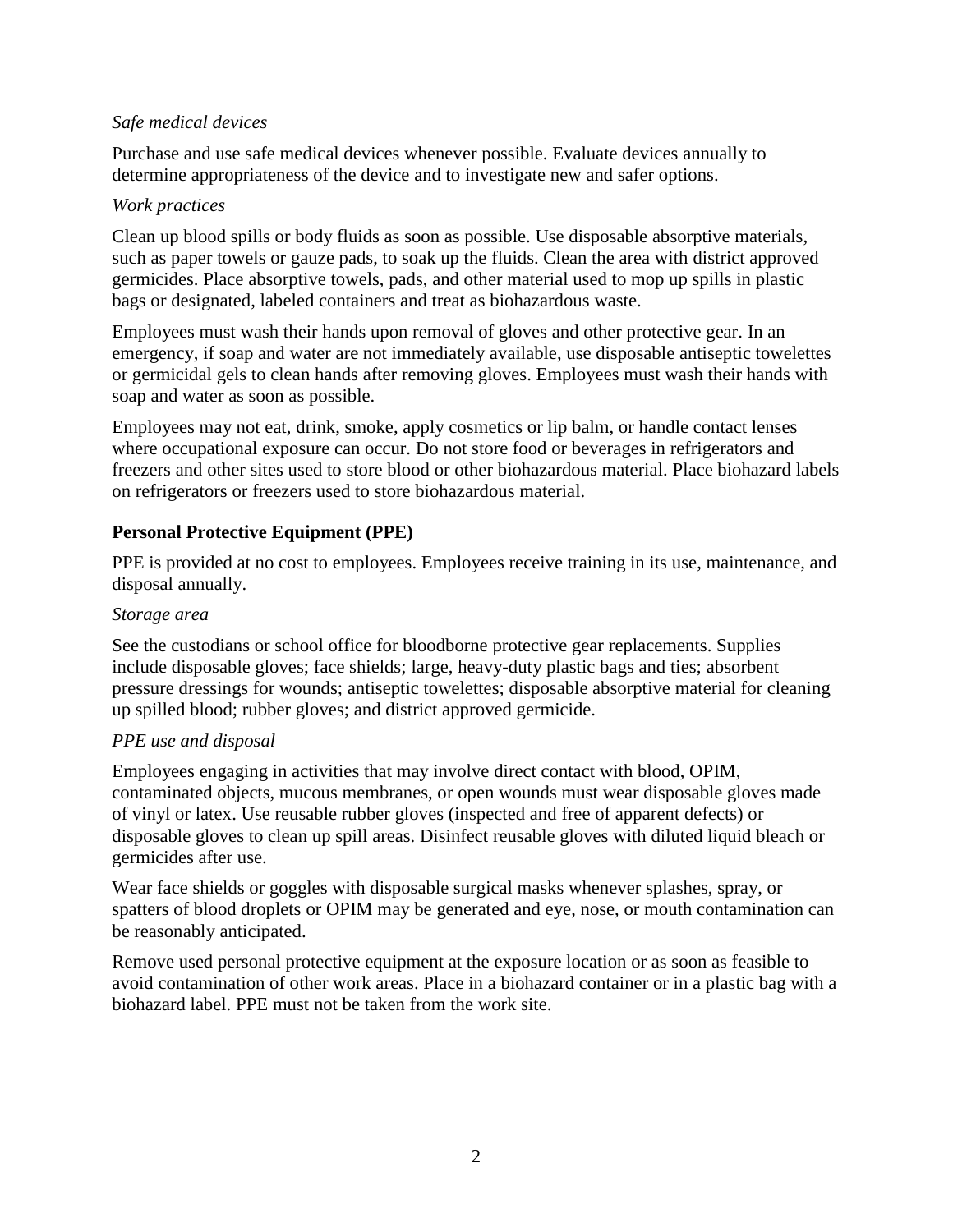#### **Housekeeping**

Employees who have received bloodborne pathogen training and who have been included under the exposure plan can clean up spills and work surfaces such as bench tops and blood processing areas.

Clean and decontaminate all equipment and working surfaces after completion of procedures in which blood or body fluids contaminated with blood are handled and immediately, or as soon as feasible, when surfaces are overtly contaminated with blood and at the end of the work shift if the surface may have been contaminated since the last cleaning. Inspect all biohazardous waste receptacles and decontaminate weekly or immediately upon visible contamination.

Use chemical germicides. Chemical germicides approved for use as hospital disinfectants and effective against HIV can also be used.

Broken glassware or glass items must not be picked up directly with the hands. Use a mechanical means, such as a brush and dust pan, tongs, or forceps. Handle as a biohazardous waste. Decontaminate equipment used to pick up glassware with a District-approved germicide, such as, for example, a 1:10 bleach solution.

#### **Contaminated Laundry**

Handle non-disposable clothing visibly contaminated with blood using disposable gloves. Bag it as close as possible to the location where it was used. Place laundry in a bag that prevents soakthrough and/or leakage of fluids to the exterior; place a biohazard label on the bag.

Employees cannot wash contaminated items at home.

#### **Regulated Waste**

Custodians will pick up regulated waste for disposal. Place regulated waste in containers that are closable, constructed to contain all contents and prevent leakage, appropriately labeled or colorcoded, and closed prior to removal to prevent spillage or protrusion of contents during handling.

#### **Labels and Signs**

Affix warning labels containers of regulated waste, refrigerator units and containers used to store, transport, or move blood or OPIM. Red bags or red containers can be used instead of labels.

#### **Hepatitis B Vaccine**

The hepatitis B vaccine is offered to exposed employees within 10 working days of initial assignment. Employees who have potential exposure to bloodborne pathogens (see page 1, Table 1) but decline to take the vaccination must sign a declination statement. Employees who initially decline can still receive the vaccination should they subsequently decide to accept. Previously vaccinated new hires must provide a vaccination record that includes the vaccination dates. Employees must sign a declination statement if the vaccination record is not available and revaccination is declined or not appropriate.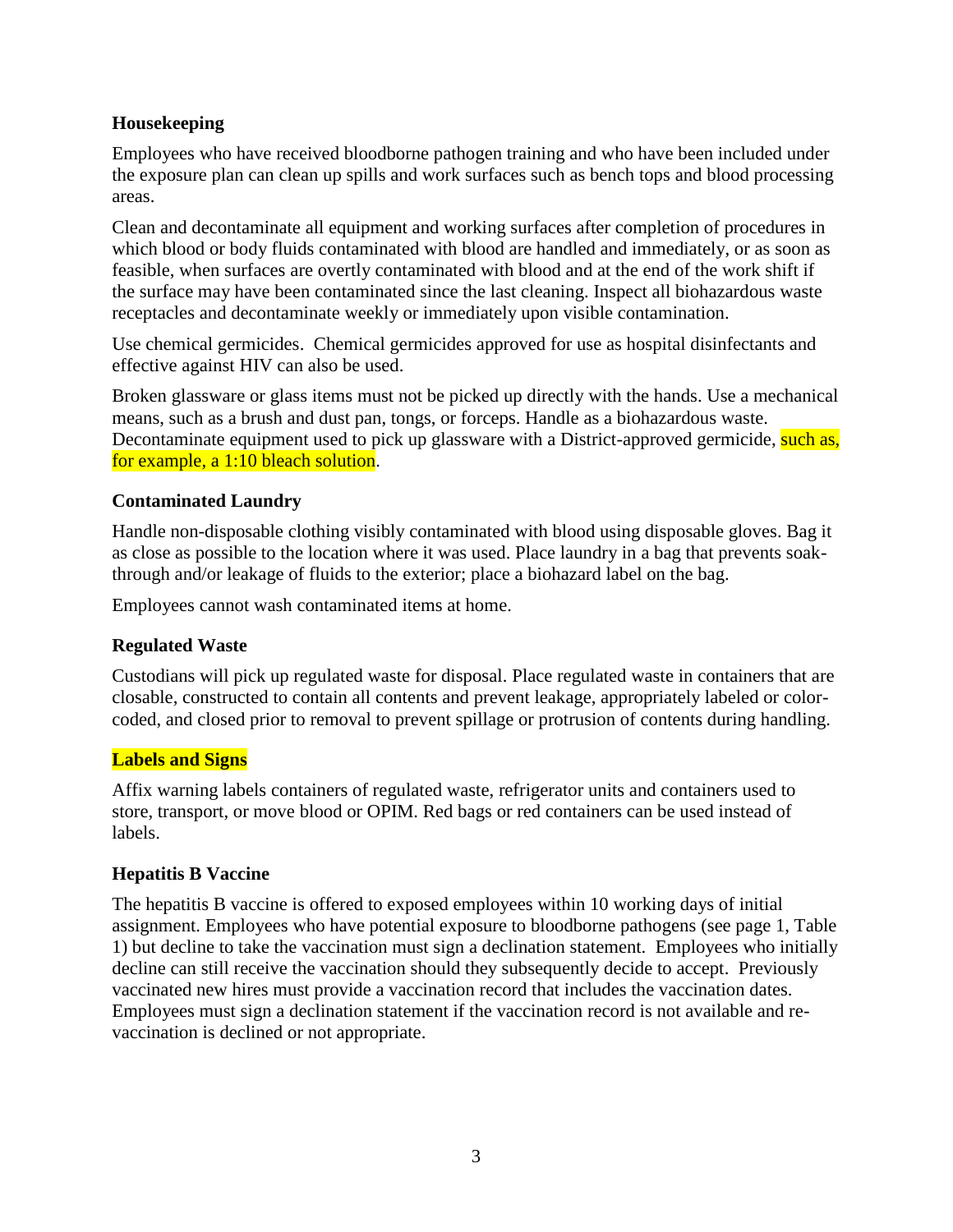#### **Exposure Incident and Post-Exposure Evaluation and Follow-up**

An exposure incident to bloodborne pathogens is defined as an eye, mouth, other mucous membrane, non-intact skin, or parenteral contact with blood or other potentially infectious materials that results from the performance of an employee's duties. It is St. Helens School District policy to include Good Samaritan acts performed by an employee at the work site.

Whenever an exposure occurs, wash the contaminated skin immediately with soap and water. Immediately flush contaminated eyes or mucous membranes with copious amounts of water. Medically evaluate exposed employees as soon as possible after the exposure incident in order that post-exposure prophylaxis, if recommended, can be initiated promptly.

The medical evaluation is to include the route(s) of exposure and the exposure incident circumstances; identification and documentation of the source individual, where feasible; exposed employee blood collection and testing of blood for HBV and HIV serological status; post-exposure prophylaxis, where indicated; counseling; and evaluation of reported illnesses. Source test results and identity will be disclosed to the exposed employee according to applicable laws and regulations concerning disclosure and confidentiality.

St. Helens School District provides hepatitis B vaccinations and medical evaluations and postexposure follow-up after an exposure incident and has a copy of the *Bloodborne Pathogen standard, 1910.1030.*

#### **Information Provided to the Health Care Professional**

St. Helens School District is responsible for ensuring that the health care professional who evaluated the employee after an exposure incident receives the following information:

- A description of the employee's duties as they relate to the exposure incident
- Documentation of the route(s) and circumstances of the exposure
- The results of the source individual's blood testing, if available
- All medical records relevant to the appropriate treatment of the employee, including vaccination status

#### **Health Care Professional's Written Opinion**

St. Helens School District will provide the employee with a copy of the health care professional's written opinion within 15 days after completion of the evaluation.

Limit the health care professional's written opinion(s) for the hepatitis B vaccination to whether the vaccination is indicated and whether the employee has received the vaccination.

Limit the health care professional's written opinion for the post-exposure evaluation to the following information:

- Whether the employee was informed of the evaluation results
- Whether the employee was told about any medical conditions resulting from exposure to blood or OPIM that may require further evaluation or treatment.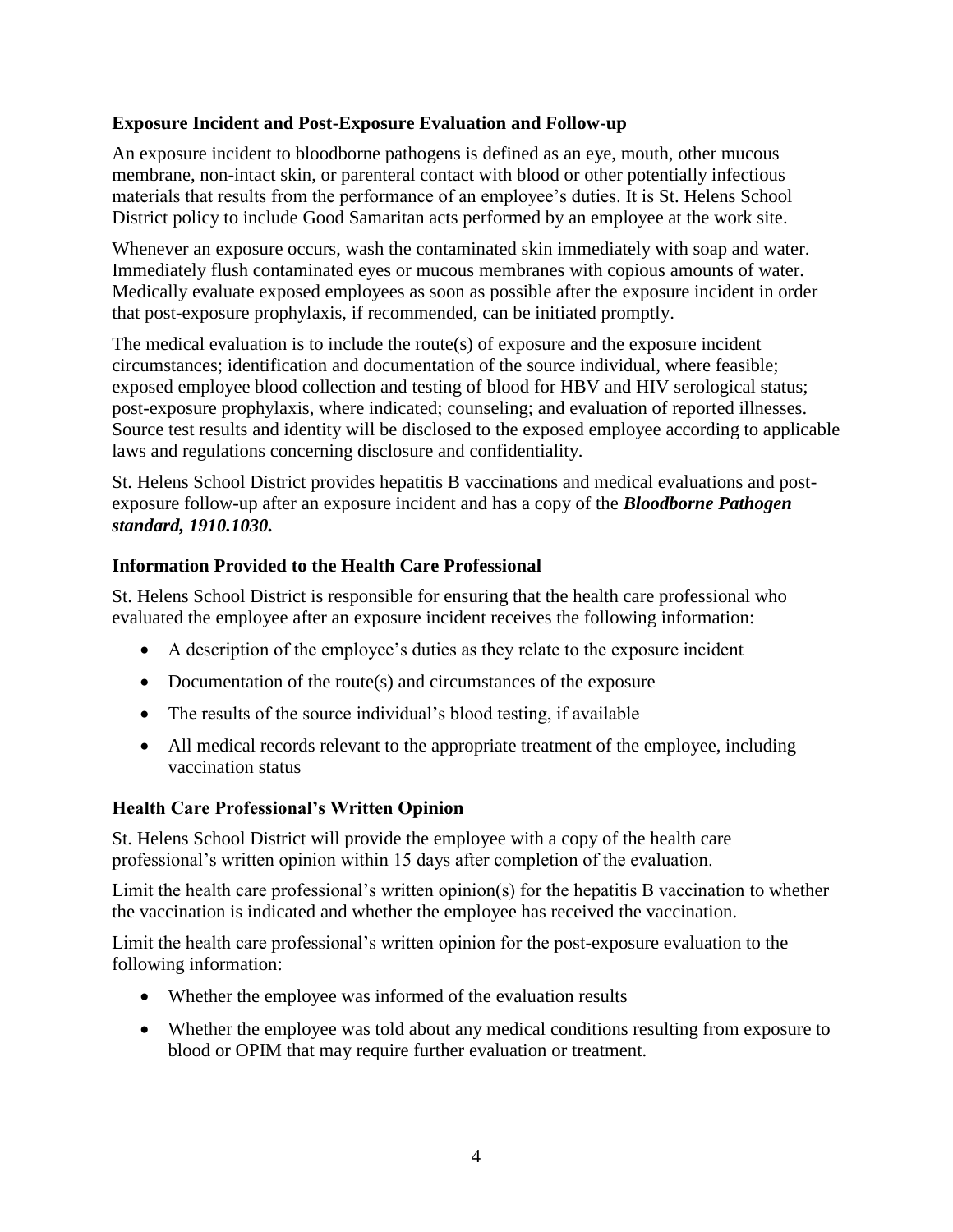#### **Training and Training Records**

All employees who have occupational exposure to bloodborne pathogens receive training on the epidemiology, symptoms, and mode of transmission of bloodborne pathogen diseases. In addition, the training program will include the following topics:

- An explanation of activities and tasks that may involve exposure to blood and OPIM
- How appropriate engineering controls, work practices, and PPE will prevent or reduce exposure
- The basis for the selection of PPE; the types, use, location, removal, handling, decontamination, and disposal procedures
- Hepatitis B vaccine information including the benefits of being vaccinated and methods of administration.
- Employer responsibilities for post-exposure evaluation and medical follow-up; how and who to contact should an exposure incident occur
- An explanation of the signs and hazard labels
- How to review or obtain a copy of the exposure control plan and the standard

St. Helens School District trains employees prior to initial assignment to tasks in which occupational exposure may occur. Training is repeated every 12 months or sooner when there are new tasks or changes to the existing procedures/tasks. Training records are maintained at the district office for three years and include the date(s) and content of the training program, name and qualifications of the trainer(s), and names and job titles of the attendees.

#### **Record Keeping**

Medical records for employees with occupational exposure to bloodborne pathogens include the employee's name, social security number, and hepatitis B vaccination status, including dates of hepatitis B vaccination and any medical records relative to the employee's ability to receive the vaccination. Medical records are kept for the duration of employment plus 30 years in accordance with OR-OSHA's *Access to Employee Exposure and Medical Records standard, 1910.1020*. Medical records are confidential. Employees must sign a written consent for disclosure.

In the event of an exposure incident, the following records will be kept in the employee's medical file:

- The results of any examination, medical testing, and follow-up procedures.
- A copy of the treating physician's written opinion to the employer.
- A copy of all information provided by the employer to the health care professional regarding the exposure incident.

Record every needlestick on the OSHA 300 Log and/or the Sharps Injury Log. Record all other exposure incidents that result in medical treatment , (e.g., amma globulin, hepatitis B immune globulin, hepatitis B vaccine, etc.) on the OSHA 300 log. Retain these records for five years.